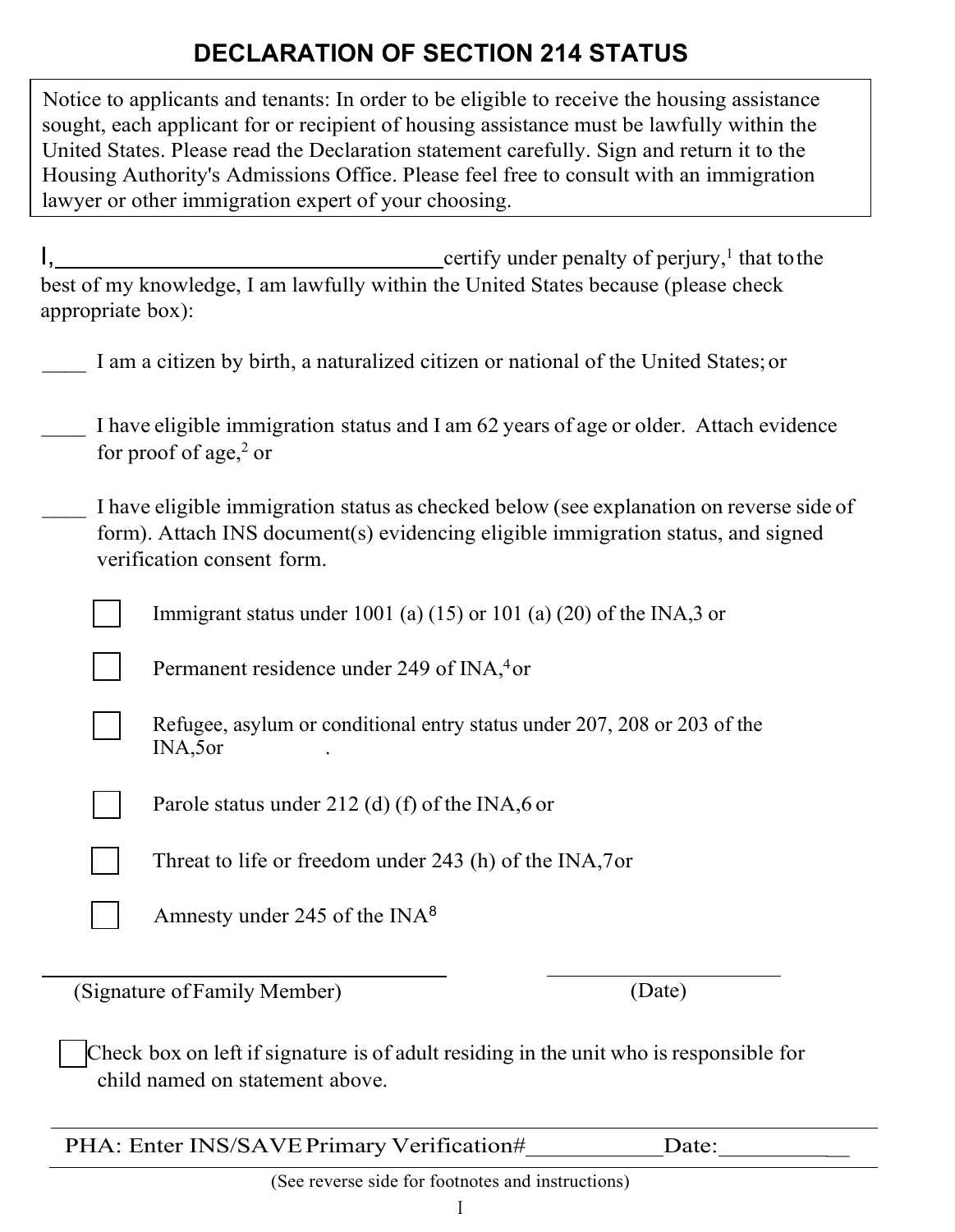<sup>1</sup> Warning: 18 U,S.C. 1001 provides, among other things, that whoever knowingly and willfully makes or uses a document or writing containing any false, fictitious, or fraudulent statement or entry, in any manner within the jurisdiction of any department or agency of the United States, shall be fined not more than \$10,000 or imprisoned for not more than five years, or both.

### *The following footnotes pertain to non-citizens who declare eligible immigration status in one of the following categories:*  $\overline{c}$

Eligible immigration status and 62 years of age or older. For non-citizens who are 62 years of age or older or who will be 62 years of age or older and receiving assistance under a Section 214 covered program on June 19, 1995. If you are eligible and elect to select this category, you must include a document providing evidence of proof of age. No further documentation of eligible immigration status is required,

### 3

Immigration status under !Ol(a) 15 or 10J(a)(20) of INA. **A** non-citizen lawfully admitted for permanent residence, as defined by !Ol(a)(20) of the Immigration and Nationality Act (INA) as an immigrant, as defined by 101(a)(15) of the INA  $(8 \text{ U.S.C. } 1\,01(a)(20)$  and  $11\text{O}(a)(15)$ , respectively (immigrant status). This category includes a non-citizen admitted under 210 or 210A of the INA (8 U.S.C. 1160 or 1161), (special agricultural worker status), who has been granted lawful temporary resident status.

4 Permanent residence under 249 of lNA. A non-citizen who entered the U.S. before January 1, 1972 or such later date as enacted by law, and has continuously maintained residence in the U.S. since then, and who is not ineligible for citizenship, but who is deemed to be lawfully admitted for permanent residence as a result of an exercise of discretion by the Attorney General under 249 of the INA (8 U,S.C. 1259) [amnesty granted under INA 249).

5 Refugee, asylum, or conditional entry status under 207, 208, or 203 of lNA. A non-citizen who is lawfully present in the U.S. pursuant to an admission under 207 of the INA (8 U,S.C. 1157) (refugee status), pursuant to the granting of asylum (which has not been terminated under 208 of the INA (8 U.S.C. 1158) [asylum status] or as a result of being granted conditional entry under 203 (a)(7) of the INA (U,S.C. l 153 (a) 7)) before April 1, 1980, because of persecution or fear of persecution on account of race, religion or political opinion or because of being uprooted by catastrophic national calamity [conditional entry status).

6 Parole status under 212(d)(5) of INA. A non-citizen who is lawfully present in the U.S. as a result of an exercise of discretion by the Attorney General for emergent reasons or reasons deemed strictly in the public interest under  $212(d)(5)$  of the INA (8 U,S.C I 182(d)(5)) [parole status).

7 Threat to life or freedom under 243(h) of !NA. A non-citizen who is lawfully present in the U.S. as a result of the Attorney General's withholding deportation under 243(h) of the INA (8 U.S.C. 1253(h)) [threat to life or freedom).

### 8

Amnesty under 245A of INA. A non-citizen lawfully admitted for temporary or permanent residence under 245A of the JNA (5 U.S.C. 1255a) [amnesty granted under INA 245A].

Instruction to Housing Authority: Following verification of status claimed by persons declaring eligible immigration status (other than for non-citizens age 62 or older and receiving assistance on June 19, 1995), the PHA must enter INS/AVE Verification Number and date that it was obtained. A PHA signature is not required.

Instructions to Family Member For Completing Form: On opposite page print or type first name, middle initial(s) and last name. Place an "X" or""" in the appropriate boxes. Sign and date at bottom of page. Place an "X" or " $V$ " in the box below the signature if the signature is by the adult residing in the unit who is responsible for child.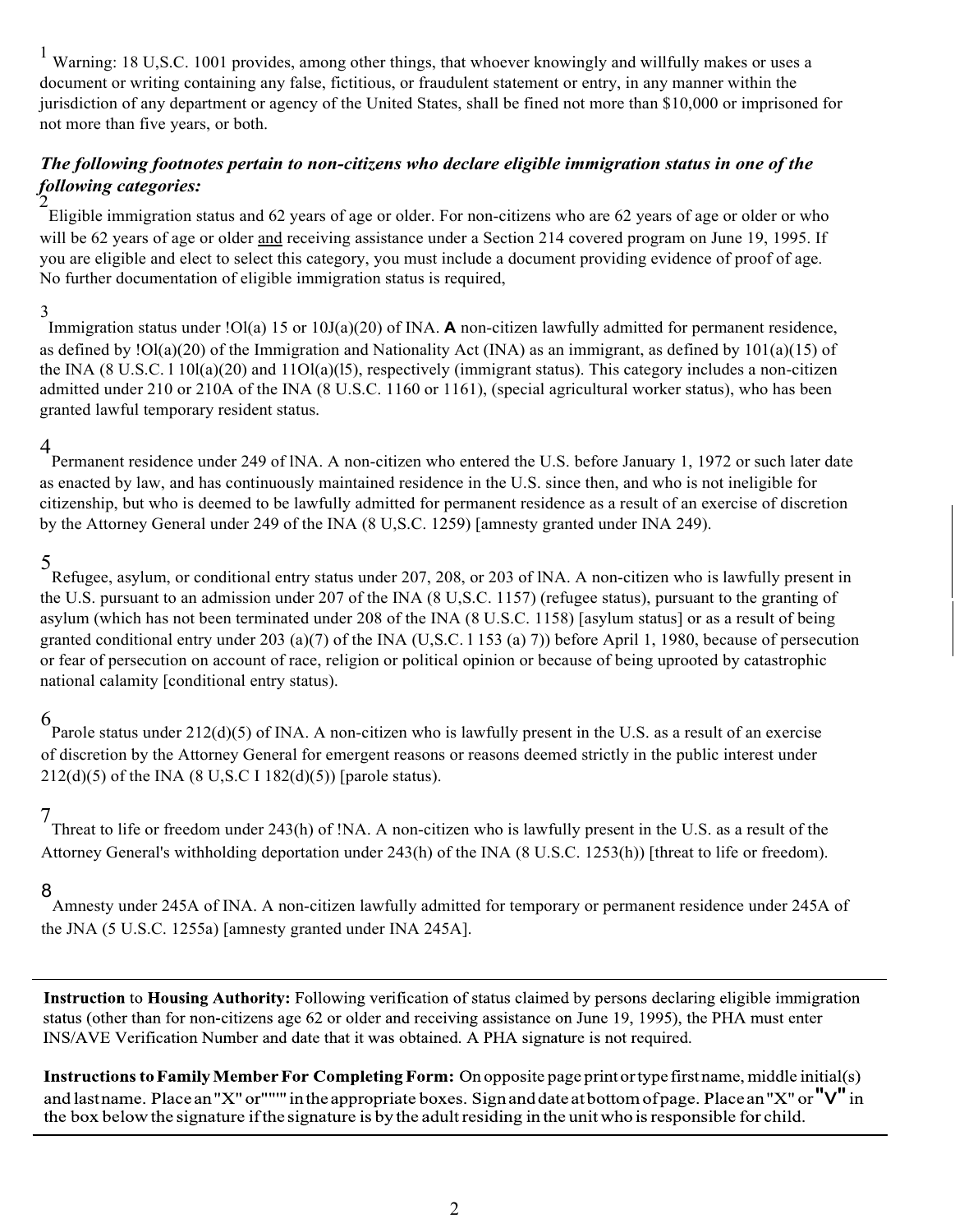## **Verification Consent Form**

CONSENT: I consent to allow the **Lexington Housing Authority** to request and to obtain information form U.S. Citizenship and Immigration Services (USCIS) for the purpose of verifying my eligibility and level of benefits under HUD's assisted housing programs. I understand that the PHA cannot use it to delay, deny or terminate housing assistance because of the immigration status of a family member except as provided in the Guidebook. In addition, I understand I must be given an opportunity to contest the determination with USCIS or the PHA, or both.

This consent form expires 15 months after signed.

#### **ADULT:**

| <b>Head of Household</b>            |    |                     |  |                                                                   | <b>Alien Number</b>                                               |      | Date                |      |
|-------------------------------------|----|---------------------|--|-------------------------------------------------------------------|-------------------------------------------------------------------|------|---------------------|------|
| <b>Spouse</b>                       |    |                     |  |                                                                   | <b>Alien Number</b>                                               |      | Date                |      |
|                                     |    |                     |  |                                                                   |                                                                   |      |                     |      |
| Family Member Age 18 or over        |    |                     |  |                                                                   | <b>Alien Number</b>                                               |      | Date                |      |
| <b>Family Member Age 18 or over</b> |    |                     |  |                                                                   | <b>Alien Number</b>                                               |      | Date                |      |
|                                     |    |                     |  |                                                                   |                                                                   |      |                     |      |
| Family Member Age 18 or over        |    |                     |  |                                                                   | <b>Alien Number</b>                                               |      | Date                |      |
| <b>Family Member Age 18 or over</b> |    |                     |  |                                                                   | <b>Alien Number</b>                                               |      | Date                |      |
|                                     |    |                     |  |                                                                   |                                                                   |      |                     |      |
| <b>Family Member Age 18 or over</b> |    |                     |  |                                                                   | <b>Alien Number</b>                                               |      | Date                |      |
| Family Member Age 18 or over        |    |                     |  | A-.                                                               | <b>Alien Number</b>                                               |      | Date                |      |
| <b>CHILD:</b>                       |    |                     |  |                                                                   |                                                                   |      |                     |      |
|                                     | A- |                     |  |                                                                   |                                                                   | A-   |                     |      |
| Family Member Age Under 18          |    | Alien Number        |  |                                                                   | Signature of Adult Residing in Unit<br>Unit Responsible for Child |      | Alien Number        | Date |
|                                     | A- |                     |  |                                                                   |                                                                   | A-   |                     |      |
| Family Member Age Under 18          |    | <b>Alien Number</b> |  | Signature of Adult Residing in Unit<br>Unit Responsible for Child |                                                                   |      | <b>Alien Number</b> | Date |
|                                     | А. |                     |  |                                                                   |                                                                   | $A-$ |                     |      |
| Family Member Age Under 18          |    | <b>Alien Number</b> |  |                                                                   | Signature of Adult Residing in Unit<br>Unit Responsible for Child |      | <b>Alien Number</b> | Date |
|                                     | A- |                     |  |                                                                   |                                                                   | A-   |                     |      |
| Family Member Age Under 18          |    | <b>Alien Number</b> |  |                                                                   | Signature of Adult Residing in Unit<br>Unit Responsible for Child |      | <b>Alien Number</b> | Date |

1. If citizenship declared by adult, leave blank